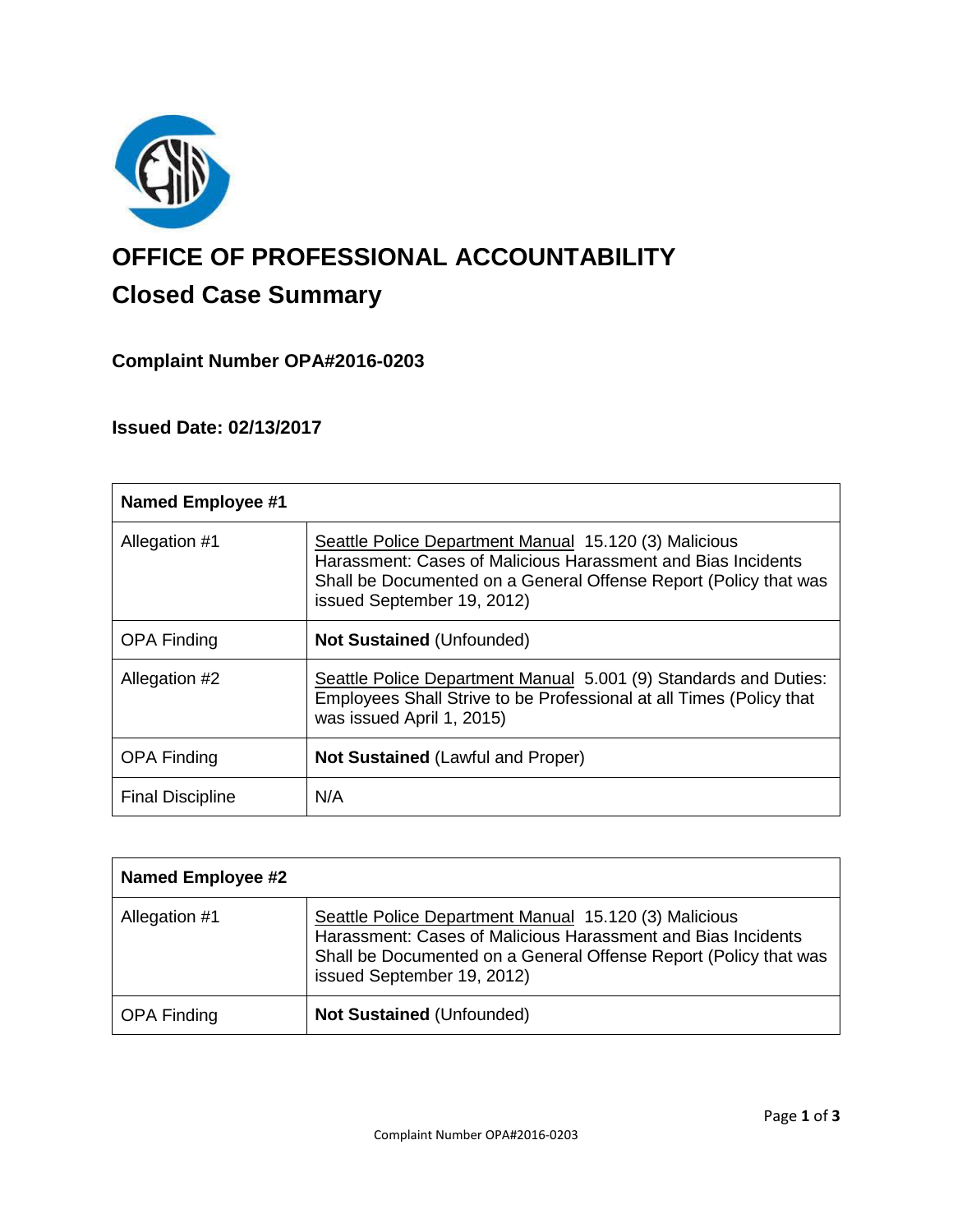| Allegation #2           | Seattle Police Department Manual 5.001 (9) Standards and Duties:<br>Employees Shall Strive to be Professional at all Times (Policy that<br>was issued April 1, 2015) |
|-------------------------|----------------------------------------------------------------------------------------------------------------------------------------------------------------------|
| <b>OPA Finding</b>      | <b>Not Sustained (Unfounded)</b>                                                                                                                                     |
| <b>Final Discipline</b> | N/A                                                                                                                                                                  |

# **INCIDENT SYNOPSIS**

The Named Employees were dispatched to an assault call.

# **COMPLAINT**

The complainant alleged: 1) Officers sat in their vehicle for several moments and never attempted to contact him; 2) Officers refused to take a report for the assault that occurred; 3) Officers threatened to arrest him for "interrupting police time" if he continued to call dispatch.

# **INVESTIGATION**

The OPA investigation included the following actions:

- 1. Review of the complaint memo
- 2. Review of In-Car Videos (ICV)
- 3. Search for and review of all relevant records and other evidence
- 4. Interviews of SPD employees

# **ANALYSIS AND CONCLUSION**

The complainant alleged that Named Employee #1 and Named Employee #2 refused to take a hate crime report. The preponderance of the evidence from the OPA investigation showed that the complainant did not report a hate crime or bias incident to the two officers. During the complainant's interaction with the officers, which was recorded on ICV, the complainant only told the officers that he wanted them to take action against a restaurant that would not allow him to remain in the establishment while he called the police and waited for their response. It also seemed that the complainant may have been intoxicated at the time he spoke with the officers and this may have played a role in the breakdown in communication between the complainant and the officers. Since the officers were not given information from the complainant that would signal to a reasonable officer that the complainant was attempting to report a crime of malicious assault or some other bias incident, the requirements of the SPD policy regarding Malicious Harassment do not apply.

The complainant alleged that one of the officers was unprofessional when he threatened to arrest the complainant. The complainant had been calling 9-1-1, even though Named